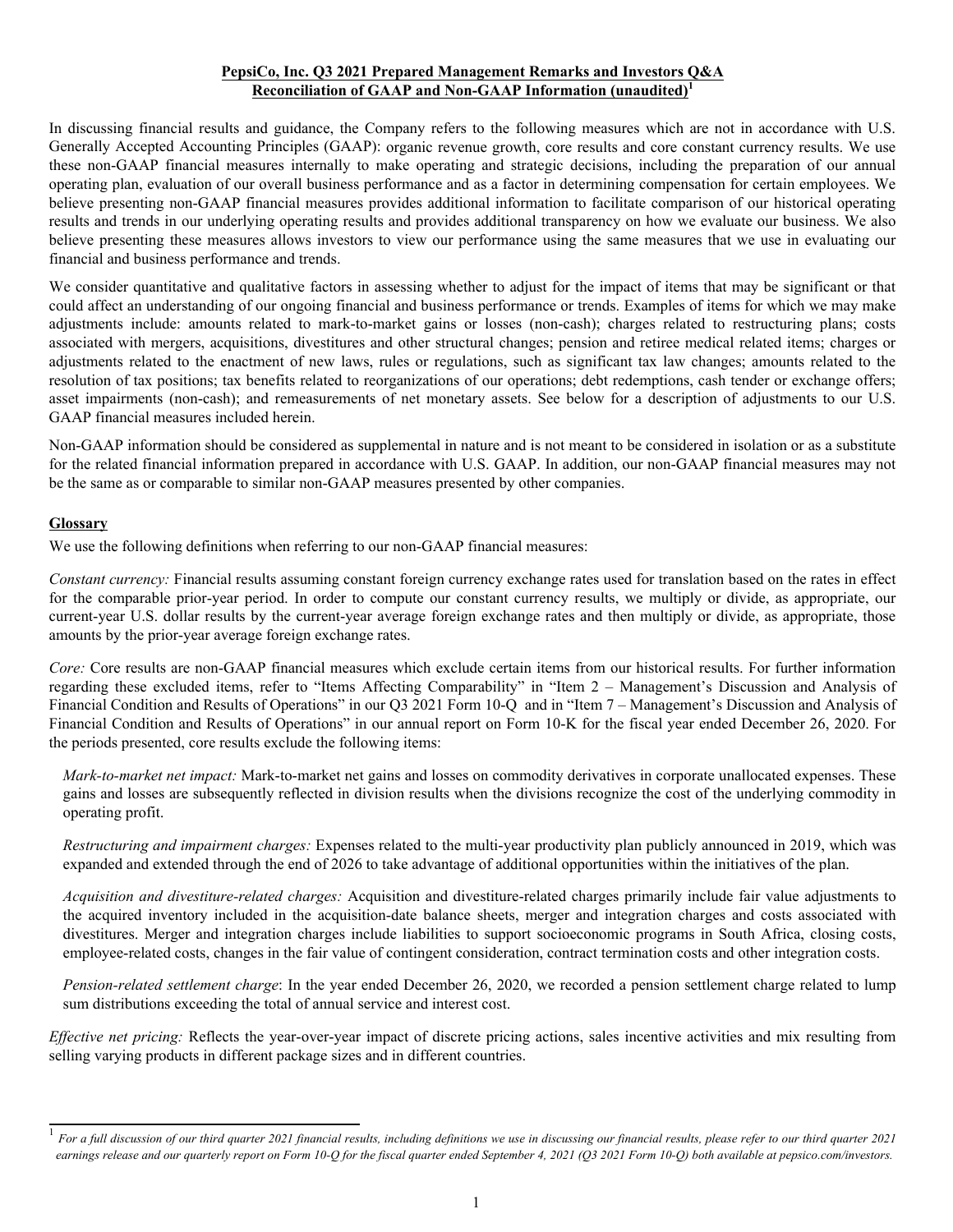*Organic revenue growth:* A measure that adjusts for the impacts of foreign exchange translation, acquisitions and divestitures, and where applicable, the impact of the 53rd reporting week. Adjusting for acquisitions and divestitures reflects all mergers and acquisitions activity, divestitures and other structural changes, including changes in ownership or control in consolidated subsidiaries and nonconsolidated equity investees. We believe organic revenue growth provides useful information in evaluating the results of our business because it excludes items that we believe are not indicative of ongoing performance or that we believe impact comparability with the prior year. The two-year organic revenue growth rate is the sum of organic revenue growth rates for the current period and the corresponding period in the prior year.

*Organic volume:* Excludes the impact of acquisitions and divestitures, other structural changes, changes in ownership or control in consolidated subsidiaries and nonconsolidated equity investees, and where applicable, the impact of the 53rd reporting week.

*2021 guidance:* Our 2021 organic revenue growth guidance excludes the impact of acquisitions, divestitures and other structural changes and foreign exchange translation. Our 2021 core effective tax rate guidance and 2021 core constant currency EPS guidance exclude the mark-to-market net impact included in corporate unallocated expenses and restructuring and impairment charges. Our 2021 core constant currency EPS growth guidance also excludes the impact of foreign exchange translation. We are unable to reconcile our full year projected 2021 organic revenue growth to our full year projected 2021 reported net revenue growth because we are unable to predict the 2021 impact of foreign exchange due to the unpredictability of future changes in foreign exchange rates and because we are unable to predict the occurrence or impact of any acquisitions, divestitures or other structural changes. We are also not able to reconcile our full year projected 2021 core effective tax rate to our full year projected 2021 reported effective tax rate and our full year projected 2021 core constant currency EPS growth to our full year projected 2021 reported EPS because we are unable to predict the 2021 impact of foreign exchange or the mark-to-market net impact on commodity derivatives due to the unpredictability of future changes in foreign exchange rates and commodity prices. Therefore, we are unable to provide a reconciliation of these measures.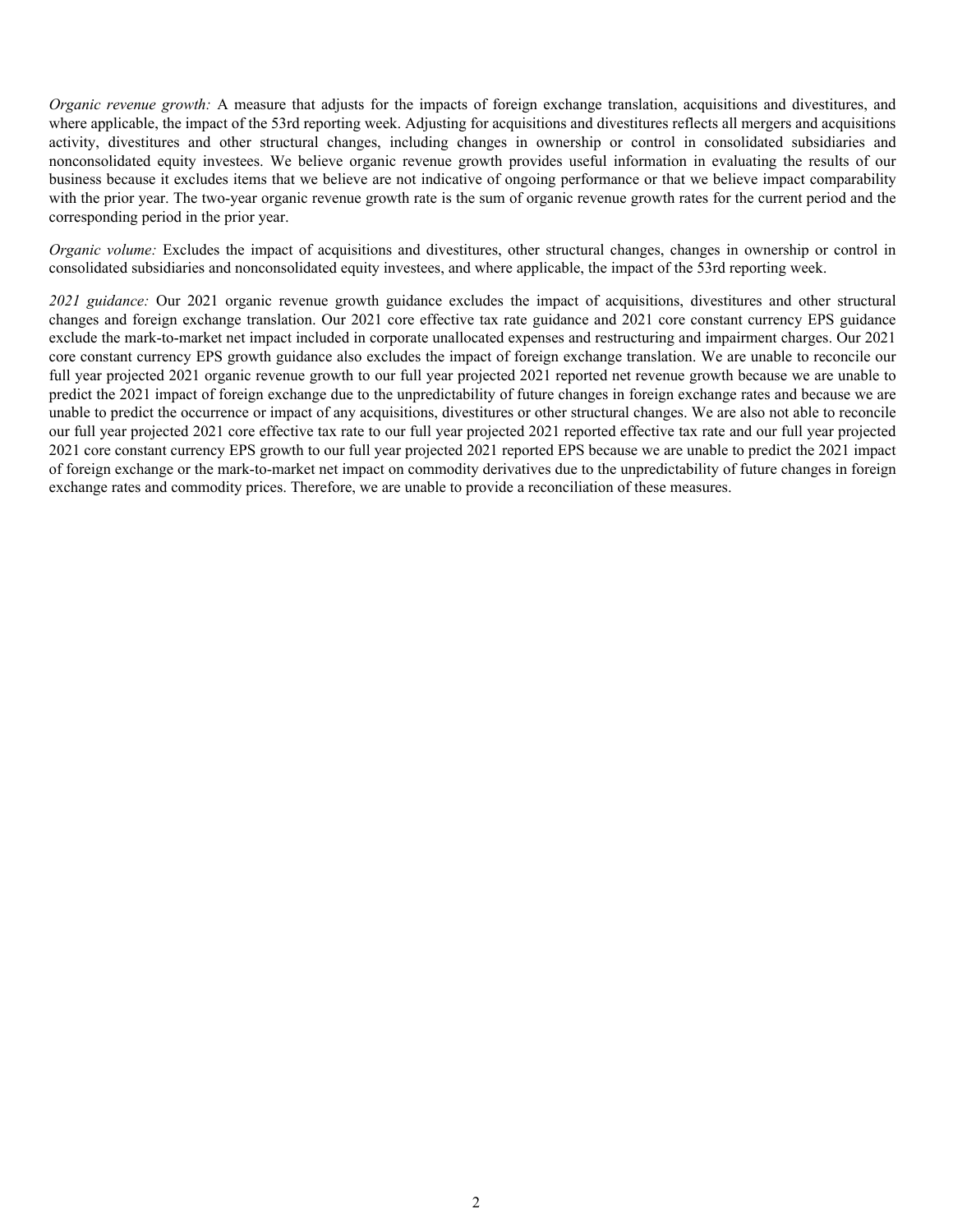#### **PepsiCo, Inc. and Subsidiaries Reconciliation of GAAP and Non-GAAP Information (unaudited)**

## **PepsiCo Net Revenue Growth Reconciliation**

|                                              | 12 Weeks Ended     |                                 |                                  |
|----------------------------------------------|--------------------|---------------------------------|----------------------------------|
|                                              | 9/4/2021           | 9/5/2020                        | Two-year revenue<br>growth       |
| Reported net revenue growth, GAAP measure    | 12 %               | $5\frac{9}{6}$                  | 17<br>$\frac{0}{0}$              |
| Impact of:                                   |                    |                                 |                                  |
| Foreign exchange translation                 | (2)                | <sup>1</sup>                    | 0.5                              |
| Acquisitions and divestitures                |                    | (3)                             | (4)                              |
| Organic revenue growth, Non-GAAP measure (a) | 9<br>$\frac{0}{0}$ | $\overline{4}$<br>$\frac{0}{0}$ | 13 <sup>°</sup><br>$\frac{0}{0}$ |
| Impact of:                                   |                    |                                 |                                  |
| Organic volume                               | $\overline{4}$     |                                 |                                  |
| Effective net pricing                        | 5                  |                                 |                                  |

### **Gross Profit Growth Reconciliation**

|                                                           | 12 Weeks Ended<br>9/4/2021 |       |
|-----------------------------------------------------------|----------------------------|-------|
| Reported gross profit growth, GAAP measure                |                            | $9\%$ |
| Impact of:                                                |                            |       |
| Mark-to-market net impact                                 |                            |       |
| Restructuring and impairment charges                      |                            |       |
| Acquisition and divestiture-related charges               |                            |       |
| Core gross profit growth, Non-GAAP measure <sup>(a)</sup> |                            |       |

## **Operating Profit Growth Reconciliation**

|                                                               | 12 Weeks Ended<br>9/4/2021 |
|---------------------------------------------------------------|----------------------------|
| Reported operating profit growth, GAAP measure                | 5 %                        |
| Impact of:                                                    |                            |
| Mark-to-market net impact                                     |                            |
| Restructuring and impairment charges                          |                            |
| Acquisition and divestiture-related charges                   | (1.5)                      |
| Core operating profit growth, Non-GAAP measure <sup>(a)</sup> | $\frac{0}{0}$              |

<sup>(</sup>a) A financial measure that is not in accordance with GAAP. See pages 1-2 for further discussion on non-GAAP measures. *Note – Certain amounts above may not sum due to rounding.*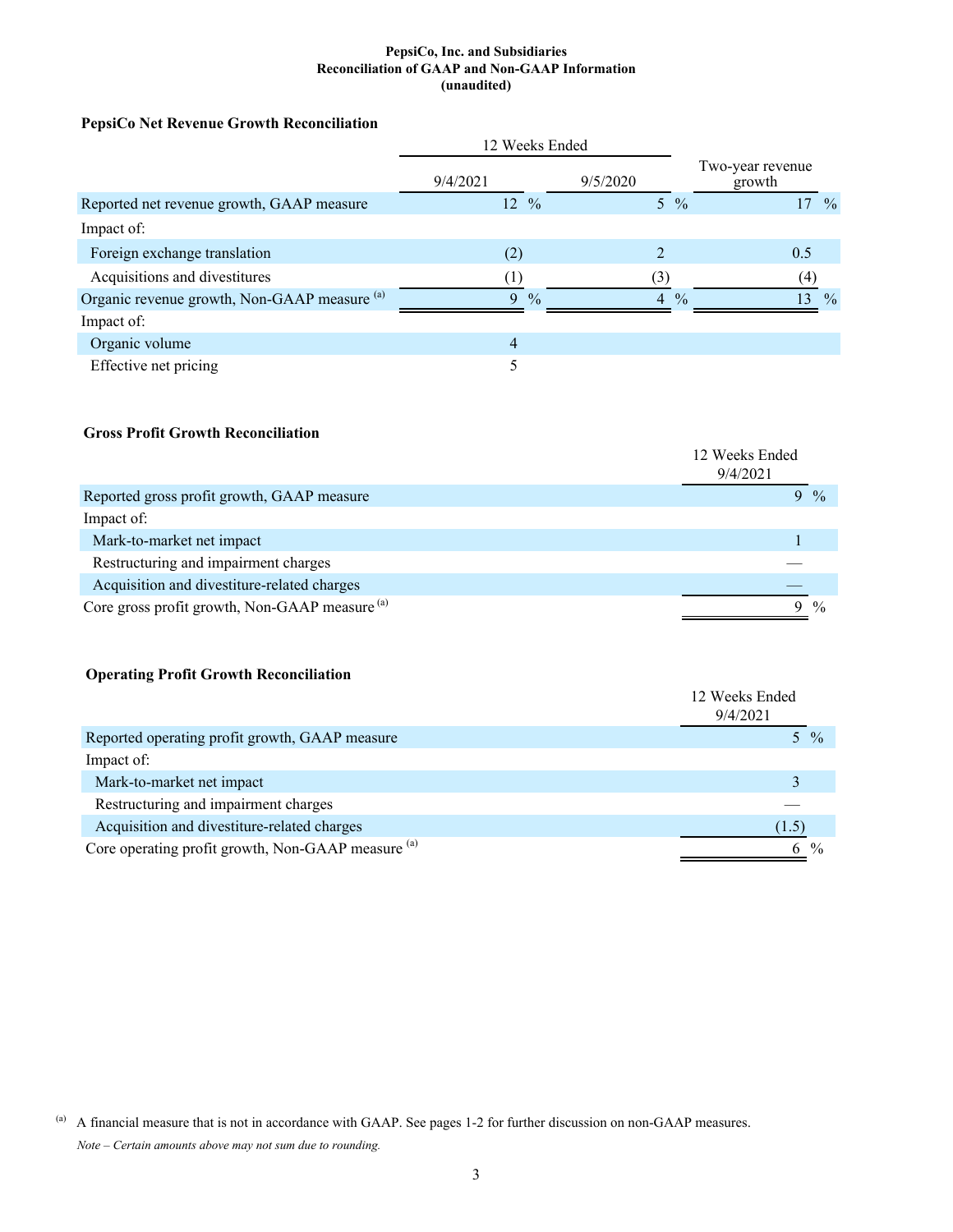#### **PepsiCo, Inc. and Subsidiaries Reconciliation of GAAP and Non-GAAP Information (unaudited)**

## **Net Revenue Growth Reconciliation**

| 12 Weeks Ended 9/4/2021                      |                                    |                                  |                                                         |  |  |  |
|----------------------------------------------|------------------------------------|----------------------------------|---------------------------------------------------------|--|--|--|
|                                              |                                    |                                  |                                                         |  |  |  |
| Reported %<br>Change.<br><b>GAAP</b> Measure | Foreign<br>exchange<br>translation | Acquisitions and<br>divestitures | Organic % Change,<br>Non-GAAP<br>Measure <sup>(a)</sup> |  |  |  |
| $6\frac{9}{6}$                               | (0.5)                              |                                  | $6\frac{9}{6}$                                          |  |  |  |
| 12 %                                         | (3)                                | (1)                              | $8\frac{9}{6}$                                          |  |  |  |
| $11\frac{9}{6}$                              | (1)                                | (1)                              | 10 %                                                    |  |  |  |
| $25\%$                                       | (4)                                | (2)                              | 19 %                                                    |  |  |  |
| $DD\%$                                       | (LSD)                              | (LSD)                            | DD $%$                                                  |  |  |  |
| DD $%$                                       | (MSD)                              | (LSD)                            | DD%                                                     |  |  |  |
|                                              |                                    |                                  |                                                         |  |  |  |
|                                              |                                    |                                  |                                                         |  |  |  |
| DD%                                          | (MSD)                              |                                  | DD $%$                                                  |  |  |  |
| DD $%$                                       | (DD)                               |                                  | DD $%$                                                  |  |  |  |
|                                              |                                    |                                  |                                                         |  |  |  |
| DD $%$                                       | <b>LSD</b>                         |                                  | DD $%$                                                  |  |  |  |
| DD $%$                                       | (LSD)                              |                                  | HSD %                                                   |  |  |  |
| DD $%$                                       | (DD)                               |                                  | MSD %                                                   |  |  |  |
|                                              |                                    |                                  |                                                         |  |  |  |
| DD $%$                                       | (LSD)                              | (DD)                             | DD $%$                                                  |  |  |  |
| DD $%$                                       | (LSD)                              |                                  | DD $%$                                                  |  |  |  |
| DD $%$                                       | (HSD)                              | (DD)                             | HSD %                                                   |  |  |  |
|                                              |                                    |                                  |                                                         |  |  |  |
| DD $%$                                       | (MSD)                              |                                  | $HSD\%$                                                 |  |  |  |
| DD%                                          | (DD)                               | (DD)                             | DD $%$                                                  |  |  |  |
|                                              |                                    |                                  | Impact of                                               |  |  |  |

LSD — Low single digit, MSD — Mid single digit, HSD — High single digit, DD — Double digit

### **International Net Revenue Growth Reconciliation**

|                                                         | 12 Weeks Ended      |                                 |                            |
|---------------------------------------------------------|---------------------|---------------------------------|----------------------------|
|                                                         | 9/4/2021            | 9/5/2020                        | Two-year revenue<br>growth |
| Reported net revenue growth, GAAP measure               | $20\frac{9}{6}$     | $4\frac{9}{6}$                  | $\frac{0}{0}$<br>23.       |
| Impact of:                                              |                     |                                 |                            |
| Foreign exchange translation                            | (4)                 |                                 |                            |
| Acquisitions and divestitures                           | (1.5)               | (6)                             |                            |
| Organic revenue growth, Non-GAAP measure <sup>(a)</sup> | $\frac{0}{0}$<br>14 | $\frac{0}{0}$<br>$\overline{4}$ | $\frac{0}{0}$              |

(a) A financial measure that is not in accordance with GAAP. See pages 1-2 for further discussion on non-GAAP measures.

*Note – Certain amounts above may not sum due to rounding.*